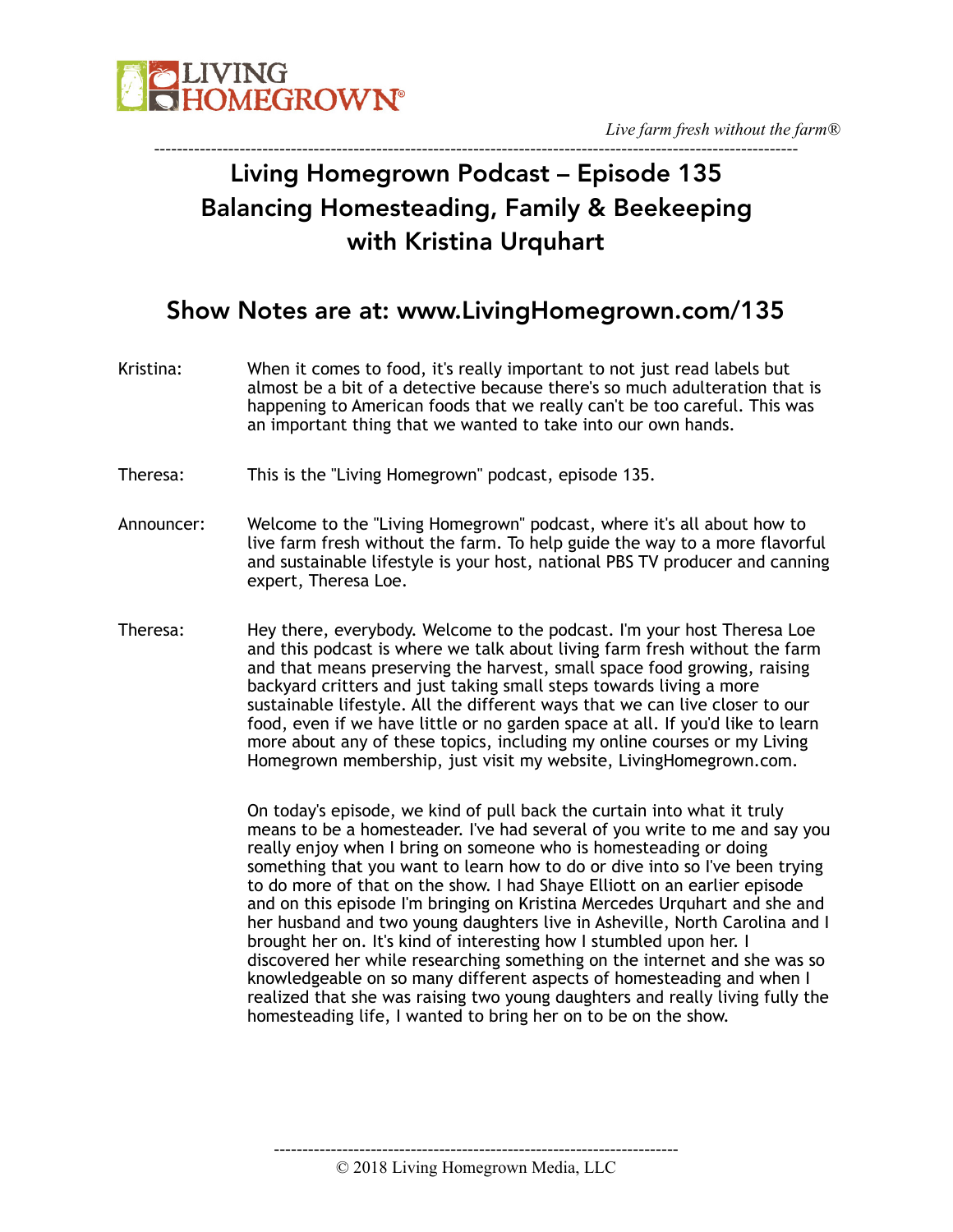

What we talk about in this particular episode is we talk about balancing family life with homesteading life, really the ups and downs of producing a lot of your own food on your own property. We talk about that and we talk about teaching kids where their food comes from, how she raises some of her meat rabbits and we dive really fully into beekeeping and talk a lot about if you wanted to start beekeeping, what is really involved and where you should start. What books should you read and what you should do if you're even interested in becoming a beekeeper yourself. I know you're going to really enjoy this interview and get a lot of insights so let me tell you first about Kristina.

-----------------------------------------------------------------------------------------------------------------

Kristina Mercedes Urquhart is the author of "Suburban Chicken: The Guide to Keeping Healthy Thriving Chickens in Your Backyard". She's also the beekeeping columnist for HobbyFarm.com and a columnist and a regular writer for "Chickens Magazine". Kristina writes for "Taproot Magazine" and has blogged for Whole Home News. She supplies hand drawn illustrations for some of her columns and chalkboard drawings that were in a recent book called "Crackers and Dips: More Than 50 Handmade Snacks". Kristina is the buzz behind the growing beekeeping Facebook group The Humble Honeybee and after receiving her masters degree in art therapy from New York University, she moved to the mountains of Western North Carolina with her husband, intent on living closer to the land. With their two young children, Kristina grows food and raises animals on their six-acre mountain homestead. Okay.

Now before we dive into the interview, I just want to tell you that today's podcast episode is brought to you my Living Homegrown Institute. I truly believe that living an organic farm fresh life style is really a journey in learning and as we learn these different skills, such as food fermentation and food growing and even critter keeping, there are three distinct stages of growth. We all start out with curiosity, right? We want to learn about these new skills but then we move into experimentation and eventually we grow into mastery of these skills.

If you're working at creating a farm fresh lifestyle yourself and you're curious where you fall on that scale, I've got a free resource for you. It's my farm fresh success path and it's really what I use inside my learning institute with my students and it'll help you decide where you are on your own journey. It'll tell you the characteristics of that particular stage and it will give you some action steps that you can take to reach the next level. To get to the success path PDF, you just go to LivingHomegrown.com/Path and you can download it there for free. All right.

Let's start our interview with Kristina Urquhart, the author of "Suburban Chicken". Hey, Kristina. Thanks for coming on the show.

<sup>-----------------------------------------------------------------------</sup>  © 2018 Living Homegrown Media, LLC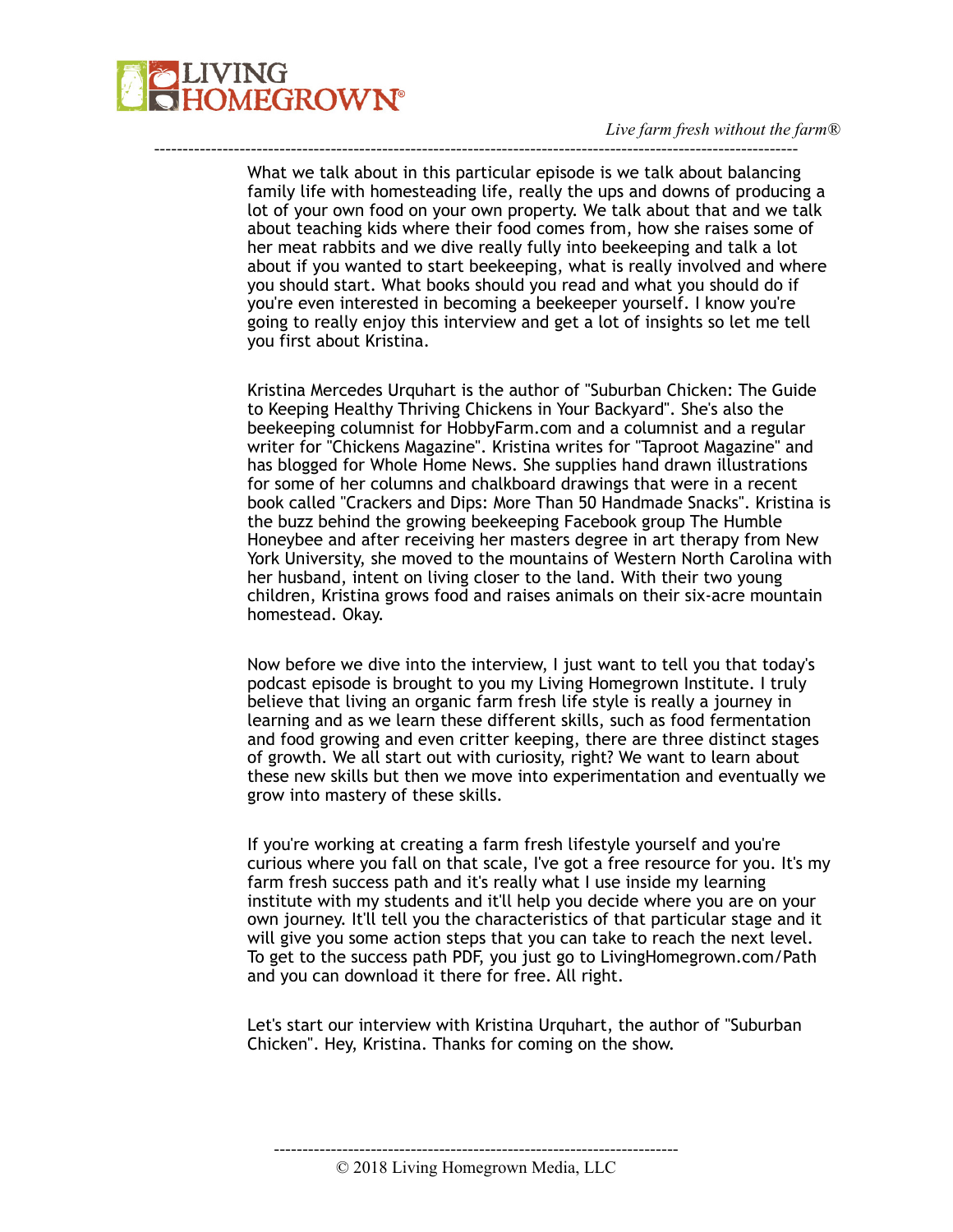

| Kristina: |                                       |  |  |  |
|-----------|---------------------------------------|--|--|--|
|           | Hi, Theresa. Thank you for having me. |  |  |  |

Theresa: Yeah, I actually found you researching the internet so this is kind of a fun interview. I was researching an episode of this podcast and it was something to do with homesteading, I forget, but your name kept coming up as the author of several of the articles that I was reading and I was going to different websites and I was like, "There's this Kristina girl again," so I finally ended up reaching out to you and we were able to schedule this so I'm really excited to have you here. Thanks for-

-----------------------------------------------------------------------------------------------------------------

- Kristina: Wonderful. I'm happy to be here. Thank you.
- Theresa: Oh, sure. Obviously I know you're a prolific writer because I saw you everywhere on writing-
- Kristina: [inaudible 00:05:55].
- Theresa: Yeah, you were writing about all things homesteading so why don't we start with you talking about how you really got involved in writing about homesteading?
- Kristina: This is a funny story and I'm all about being very open and transparent about the financial impact of homesteading and the monetary costs. My husband and I moved to the Asheville, North Carolina area from New York City, from Brooklyn specifically, and we struggled at first to get our financial footholds in a town that is primarily run by tourism. We were struggling for a while and I was unemployed and I didn't know what to do with myself and we knew part of the dream was to keep chickens and have a big garden and homestead. Chickens were the first on the list of many, of course, on the dream list and I came across a magazine called "Chickens Magazine" and it was the premier issue in got very excited about it and I thought, "I could do this." I had a masters degree in art therapy which, of course, has nothing to do with chickens but I could write. I had gotten that far in life.

I actually just cold called the editor, my editor the this day. He's fantastic and he took a chance on me and I sent him an article. Not only did he like it but he asked for a column and it was fantastic. It was a really serendipitous, fortuitous moment for us as a couple, as a small family, and I've been writing for that company ever since.

-----------------------------------------------------------------------

Theresa: When you started writing, were you already homesteading or were you just getting started in homesteading?

<sup>© 2018</sup> Living Homegrown Media, LLC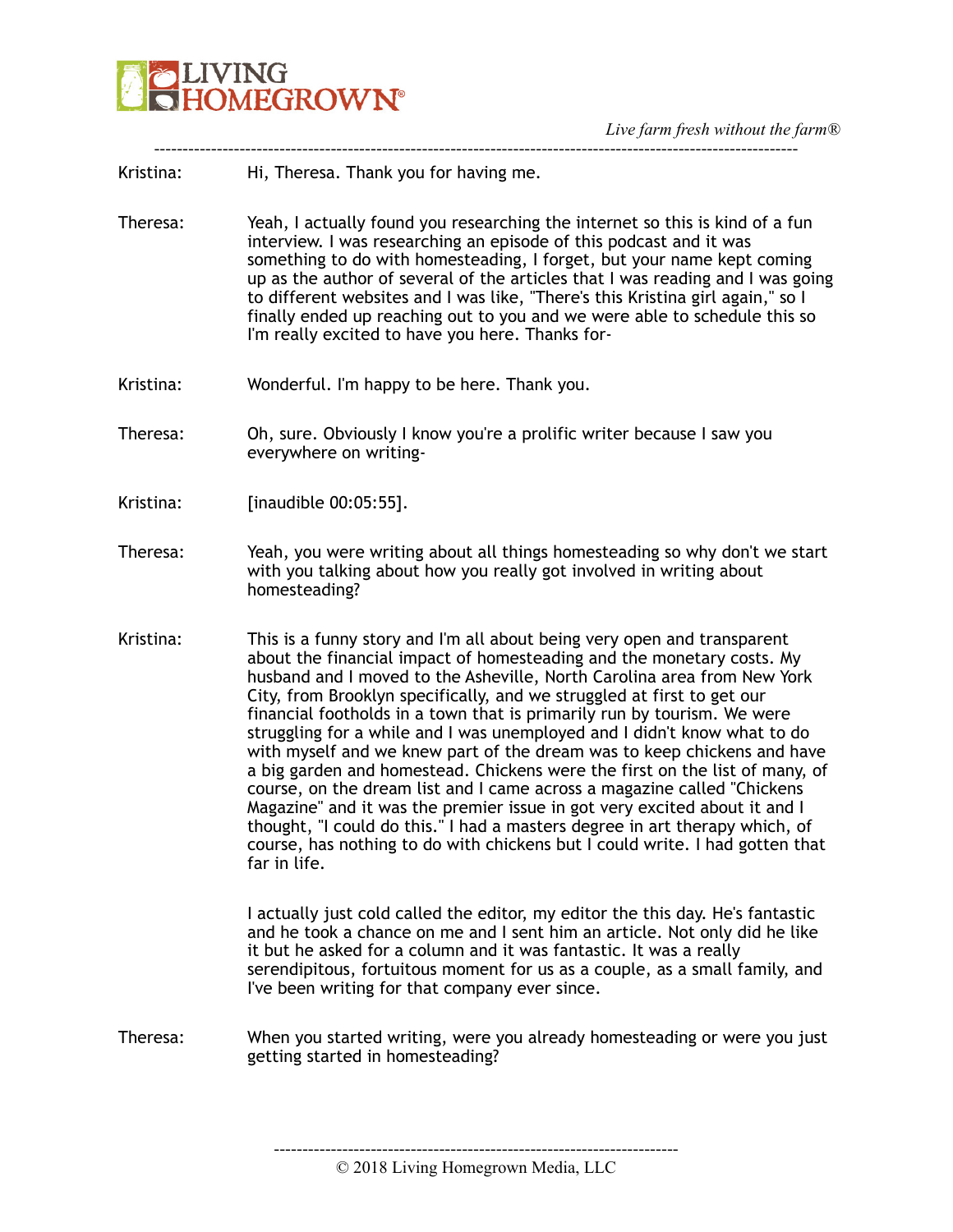

| Kristina: | That's a good question. We were already homesteading. We had a garden<br>and chickens and we had just gotten our first chicks. I'm a 100% full and<br>complete autodidact. I teach myself everything. I research to the nines and<br>so I had taught myself about keeping chickens and I read books and I did<br>reach out to some chicken clubs locally in the area and speak to other<br>chicken keeps. We were fully 100% elbow-deep in chicken scratch at that<br>point.                                                                                                                                                                                                                 |
|-----------|----------------------------------------------------------------------------------------------------------------------------------------------------------------------------------------------------------------------------------------------------------------------------------------------------------------------------------------------------------------------------------------------------------------------------------------------------------------------------------------------------------------------------------------------------------------------------------------------------------------------------------------------------------------------------------------------|
| Theresa:  | Okay. Now you write for several places. What are some of the other places<br>that you're writing?                                                                                                                                                                                                                                                                                                                                                                                                                                                                                                                                                                                            |
| Kristina: | I do. I write for "Taproot Magazine". I have blogged for Whole Home News<br>and I write for "Hobby Farm Magazine" as well as HobbyFarm.com, their<br>website, and I have a beekeeping column with Hobby Farm.                                                                                                                                                                                                                                                                                                                                                                                                                                                                                |
| Theresa:  | All right. Right. Now you are in Asheville, North Carolina.                                                                                                                                                                                                                                                                                                                                                                                                                                                                                                                                                                                                                                  |
| Kristina: | We are. We're in a small town just north of Asheville.                                                                                                                                                                                                                                                                                                                                                                                                                                                                                                                                                                                                                                       |
| Theresa:  | How many acres do you currently have?                                                                                                                                                                                                                                                                                                                                                                                                                                                                                                                                                                                                                                                        |
| Kristina: | We are on about six acres and it is on the top of a mountain and there's a<br>cleared area where our homestead is and then we have a lot of wooded<br>property as well.                                                                                                                                                                                                                                                                                                                                                                                                                                                                                                                      |
| Theresa:  | Okay. Now that you have this property and you've been homesteading there<br>for a while, tell me about what kind of animals you have, what your garden<br>is like. Tell me what your homestead is like now.                                                                                                                                                                                                                                                                                                                                                                                                                                                                                  |
| Kristina: | Sure. At the moment, we have two small flocks of chickens, each with their<br>own rooster, some that we have had and hatched. We have just a handful of<br>our few original chicks, as a matter of fact, that are nearing on 10 years old<br>and we have a small flock that we've inherited from friends and we are in<br>the process of combining them and starting a small breeding program. We<br>have quite a large garden that we work with seasonally and so that means<br>we're growing what we can in the spring, summer and fall in our rather<br>temperate climate. Our goal for this spring is to get a greenhouse so that<br>we can extend our growing season a little bit more. |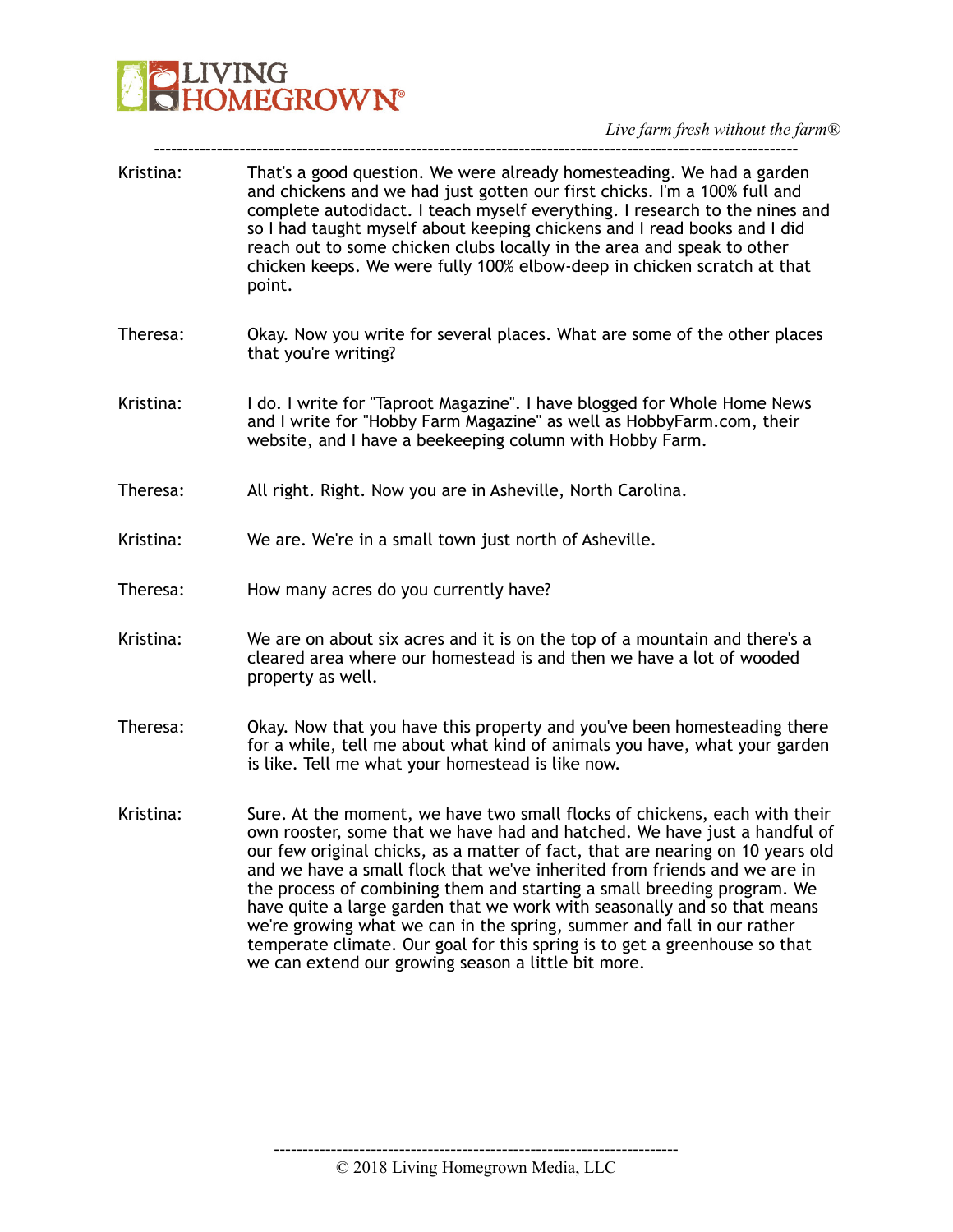

The town where we live is a really small farming community and so there are a lot of really wonderful farms that are either growing vegetables or are raising animals for meat and eggs and dairy. It's quite plentiful in the little valley where we live but we also want to hone our own skills at the same time. It's a bit of a balance between supporting the local community and the local farmers but also having some of that in our own backyard to show our children and to have some autonomy over it as well.

Theresa: Right. You're trying to make sure that what you are putting your effort in is maybe something that you couldn't find at one of your local farmers markets or something like that.

-----------------------------------------------------------------------------------------------------------------

- Kristina: Exactly. Yeah. For instance, we have a small orchard which has two dwarf apple trees and a couple of peach trees and the peach trees are the only ones that we know of in our town. No one else is really growing peaches because it's a little bit too cold. It's too high elevation where we live but the mountain side where we are, instead of the frost settling on our fruit trees, it sort of rolls off the mountain instead and settles in the valley below so in the valley below where the farms are successfully growing their greens and their root vegetables, they're sometimes getting hit by a frost that misses us so we're actually able to grow peaches in a little microclimate up here on our mountain.
- Theresa: That's really nice. Perfect.
- Kristina: Yeah, it's special.
- Theresa: Yeah. You have chickens. Don't you also have meat rabbits?
- Kristina: Yes. We have a trio of meat rabbits. They're New Zealand whites which are, for anyone who's not familiar with meat rabbits, they are the white rabbits that magicians pull out of their hats because this is a very docile breed. They're very easy to hold and tame. They're easy for children to handle. They're very gentle and they're large rabbits, too, so they produce a larger amount of meat and their white pelts are actually wonderful for dying and using the fur afterwards, that way you can use more of the rabbit once it's processed.
- Theresa: Yeah, so nothing goes to waste.

Kristina: Exactly.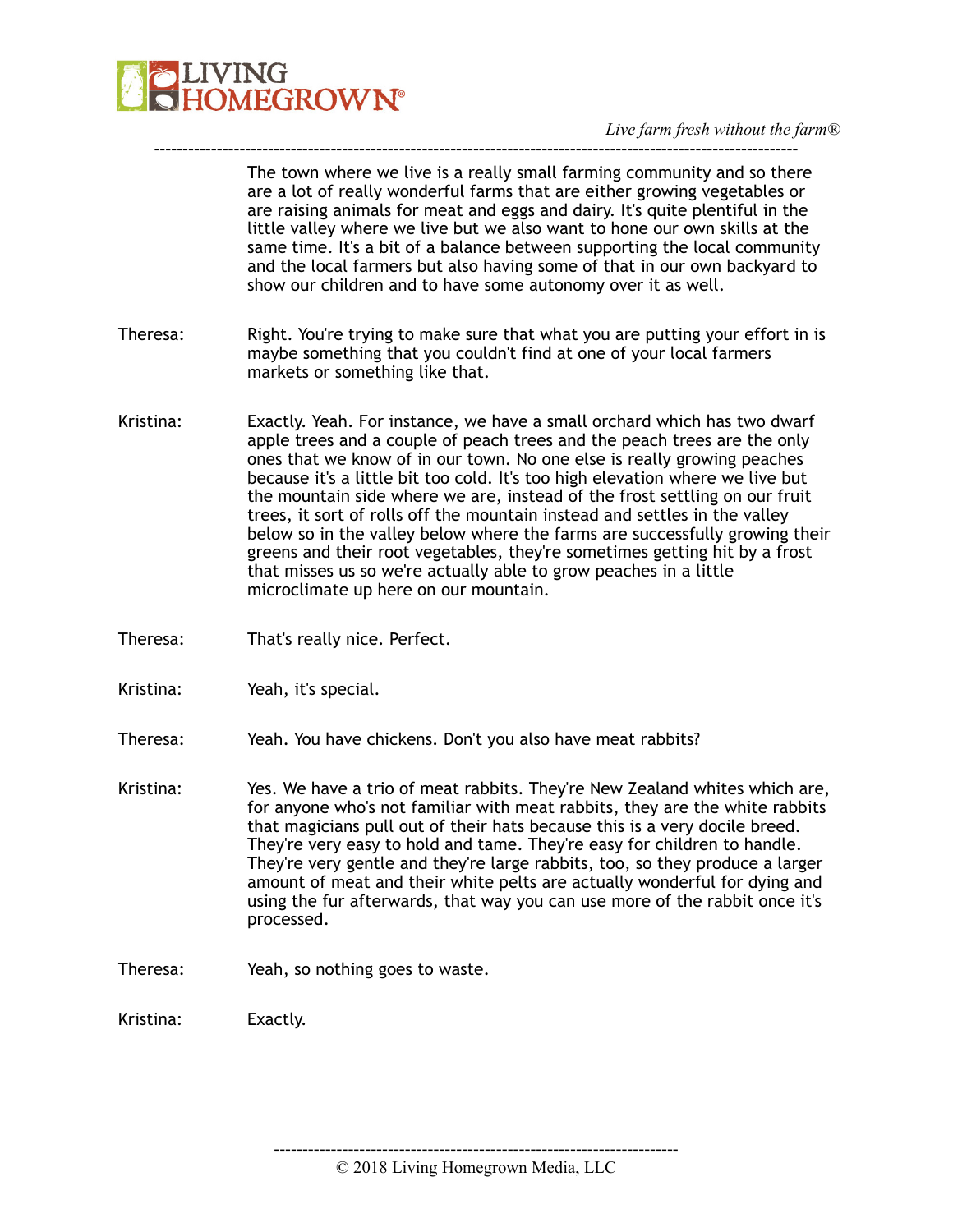*Live farm fresh without the farm®* 

Theresa: Yeah. I know that you also mentioned that you have chickens and a lot of my listeners have really small backyards or maybe even live in the city like I do. I live in Los Angeles but we homestead on one tenth of an acre and we have three backyard chickens that are the perfect amount for our family but when you are talking to someone who is just considering homesteading, I noticed in your book that you thought that chickens can kind of be the gateway drug to getting into homesteading. Do you still recommend chickens as the first animal that people should start with?

-----------------------------------------------------------------------------------------------------------------

Kristina: I do. For homesteading, I think chickens are a wonderful gateway livestock to get into more sustainable food sources and having that accessibility in your backyard, especially for urbanites. As I may not have mentioned but when my husband and I moved from Brooklyn to North Carolina, I learned that New York City had never overturned its ordinance to keep chickens and so you can keep chickens anywhere in any of the boroughs in New York City and have always been able to do so. It's something that's accessible to everybody.

> I think with chickens, the important thing to remember is that while they are incredibly easy, they have a few specific needs and once those needs are met, they're really easy to manage and hands-off but it's just knowing the particulars about what their preferences are, what they need, what their behaviors are and chickens are fowl, after all. They're birds and so a lot of us, we keep cats and dogs as pets. We're used to mammals and we're used to reading the energy or the movement of mammals a lot more instinctively than with chickens and so keeping chickens just takes a little bit more education to get ... unless you've grown up with them, they take a little bit more education and reading up on before you get started.

- Theresa: Yes. I agree with you 100% and there's a lot of times people just need to make sure that they're keeping them safe, especially from predators. We have predators right here in the city just like ...
- Kristina: Of course.
- Theresa: They might be different but we still get hawks and things like that so yeah.
- Kristina: Of course, yeah. Raccoons.
- Theresa: Yeah, raccoons. Oh, that's a big one in the city because they're going through all the trash cans. Yeah. Definitely read up on that and I'm going to have your book in the show notes so people can start there because I thought that was a great resource.

<sup>© 2018</sup> Living Homegrown Media, LLC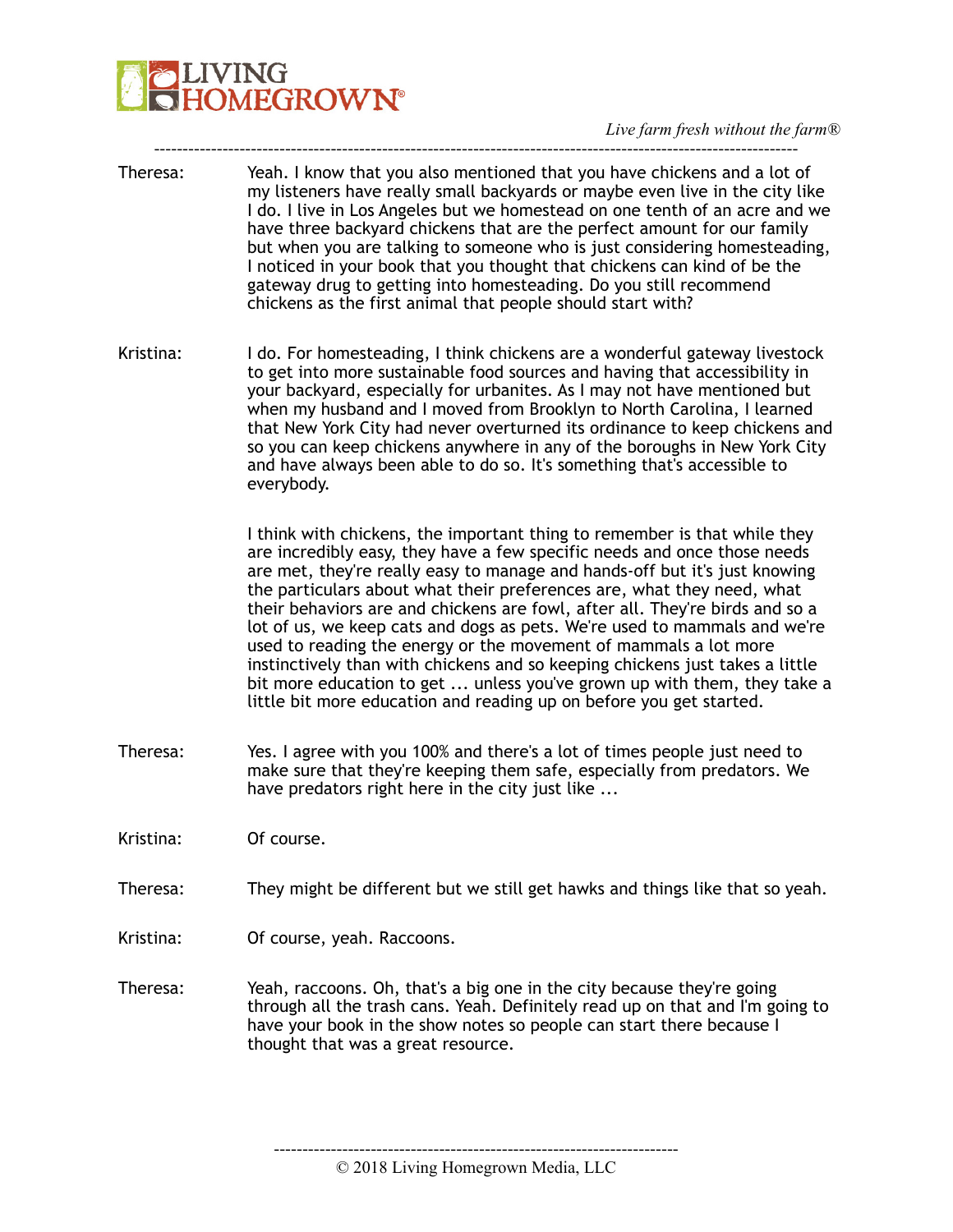

| Kristina: | Thank you.                                                                                                                                                                                                                                                                                                                                                                                                                                                                                                                                                                                                                                                                                                                                                                                                                                                                                                                                                                                      |
|-----------|-------------------------------------------------------------------------------------------------------------------------------------------------------------------------------------------------------------------------------------------------------------------------------------------------------------------------------------------------------------------------------------------------------------------------------------------------------------------------------------------------------------------------------------------------------------------------------------------------------------------------------------------------------------------------------------------------------------------------------------------------------------------------------------------------------------------------------------------------------------------------------------------------------------------------------------------------------------------------------------------------|
| Theresa:  | One of the other things is you are a mom. You have two daughters. What<br>are their ages?                                                                                                                                                                                                                                                                                                                                                                                                                                                                                                                                                                                                                                                                                                                                                                                                                                                                                                       |
| Kristina: | They're four and a half and two and a half.                                                                                                                                                                                                                                                                                                                                                                                                                                                                                                                                                                                                                                                                                                                                                                                                                                                                                                                                                     |
| Theresa:  | Okay, great. I know as a mom myself, I have teenage boys so very different<br>from your daughters.                                                                                                                                                                                                                                                                                                                                                                                                                                                                                                                                                                                                                                                                                                                                                                                                                                                                                              |
| Kristina: | Very different.                                                                                                                                                                                                                                                                                                                                                                                                                                                                                                                                                                                                                                                                                                                                                                                                                                                                                                                                                                                 |
| Theresa:  | I know for me, it was really important that my kids understand where their<br>food comes from and so I was just curious. Was that one of your goals as<br>well in this project of being a homesteader?                                                                                                                                                                                                                                                                                                                                                                                                                                                                                                                                                                                                                                                                                                                                                                                          |
| Kristina: | Absolutely, 100%. My husband and I, when we chose to make the move to<br>North Carolina and towards a life of more sustainability in the realm of<br>food, we had our future children in mind and we didn't know what that was<br>going to look like and we didn't have plans beyond the fact that we wanted<br>to be more sustainable and include the future generation. At the time I was<br>working as an art therapist with children. A lot of the children that I worked<br>with, being sheltered in some way, being children of the '90s who maybe<br>spent more time behind the screen instead of outside in the grass or<br>outside in nature and so I was seeing professionally as well this lack of<br>connection between where the egg from the styrofoam container in the<br>fridge came from and making that connection to the chicken that laid it. In<br>our minds, my husband and mine, we were definitely thinking about how<br>our choices were going to impact our children. |
| Theresa:  | Yeah. yeah. I think that is something that there has definitely been a shift<br>where more and more people are trying to get their children connected to<br>where their food comes from but I saw the same thing when I was working<br>at the local schools and teaching gardening to some of the children and<br>they had never really understood what a tomato plant looked like or where<br>a tomato came from so, yeah, absolutely. I think it's really, really<br>important. In keeping with that, I know that it's tricky to do the balancing<br>of taking care of your family and taking care of the animals and the garden<br>and everything else. How do you balance your lifestyle with having small                                                                                                                                                                                                                                                                                  |

----------------------------------------------------------------------- © 2018 Living Homegrown Media, LLC

children and having homesteading at the same time?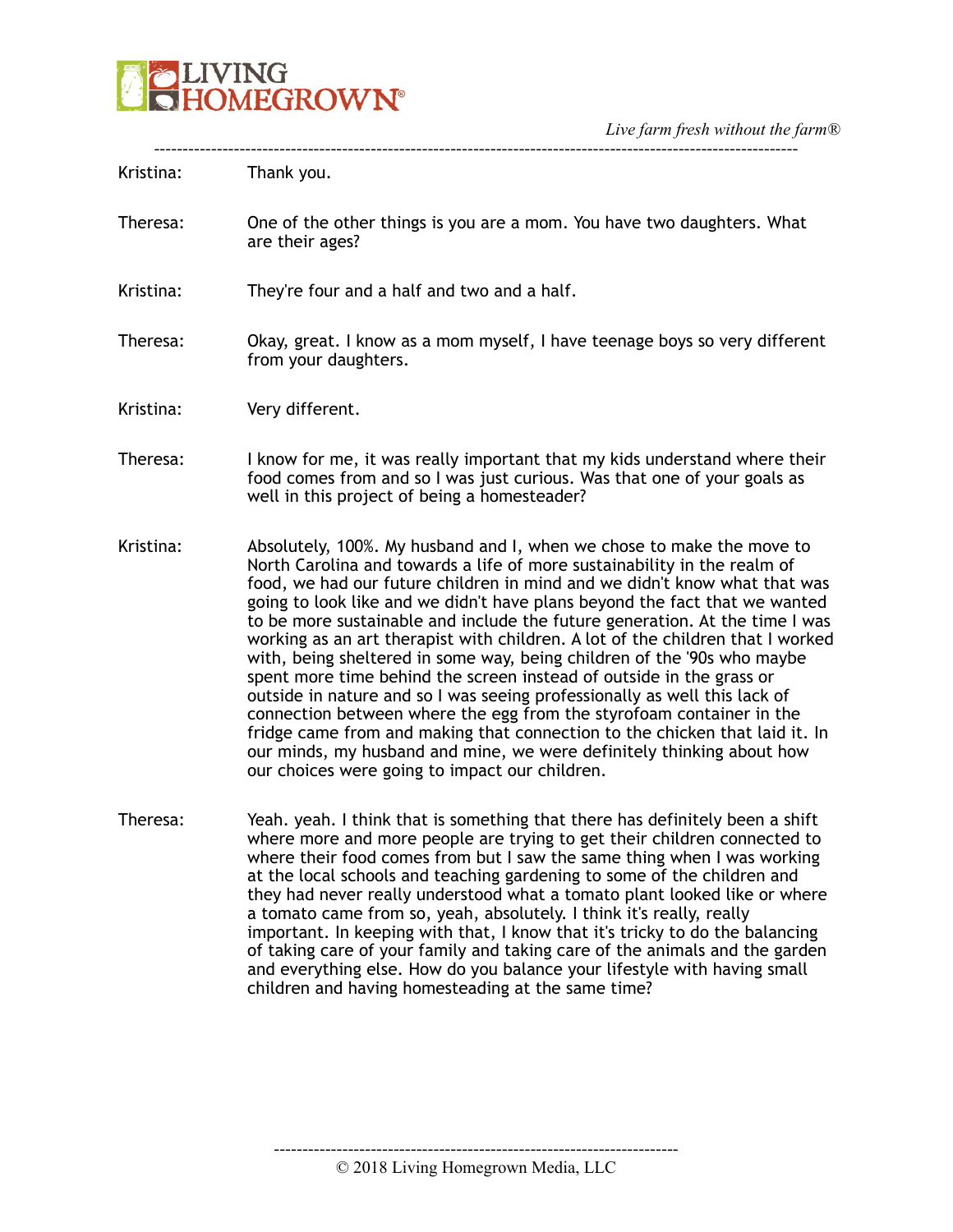*Live farm fresh without the farm®* 

Kristina: It is a challenge and it's a very good question because I don't know some of the time. It depends on the season and what's so interesting, especially with my children being so little and a lot of homesteading families that are also doing this with small children is that one fall season doesn't look like the next fall season because you may be carrying and nursing one fall season and the next year you've got a toddler who's ready to help you pick blueberries or you're not picking blueberries in the fall but ...

-----------------------------------------------------------------------------------------------------------------

- Theresa: I know what you mean, yeah.
- Kristina: ... help you pick apples. Because that shifts so much, having children and having a homestead, a very seasonal homestead really forces you to roll with the seasons and be very present in each season and be open and available to what that season may bring. This spring we thought we were going to have bucket loads of peaches and then we got a quick frost and the bees were struggling to pollinate the peaches and it actually significantly reduced our crop and so what that means is when I'm canning them later in the fall, when my children are a little bit older, their participation changes. It impacts the whole rest of the year. Anything that happens in one season impacts the other season.

The balance really comes with starting with a good partnership and a good team. My husband and I are both in the homesteading world together. We agreed early on that it was something that both of us wanted even though I sort of led the charge a little bit. He's fully onboard and so that support means a lot of really good communication between the two of us and teaming up to split the duties.

That might mean, while I have a small baby who requires nursing every 90 minutes, that means he's doing more of the outside chores, the heavy lifting, so to speak, not necessarily physically but the heavy lifting on the homestead where I might be holding down the fort in the home which falls into some pretty typical gender stereotypes, too, but at the same time, there's a necessity there when I'm nursing a baby at the breast instead of at a bottle. Some homesteading families are able to switch that around a little bit and the other partner can feed the baby and the mother can go out and stretch her legs and actually move her body, which is really important in the months and really years after giving birth.

It's really a balance. It requires good communication, willing partners that are both onboard with the homesteading activities and feeling confident that you will be able to get out to everything that needs to be done.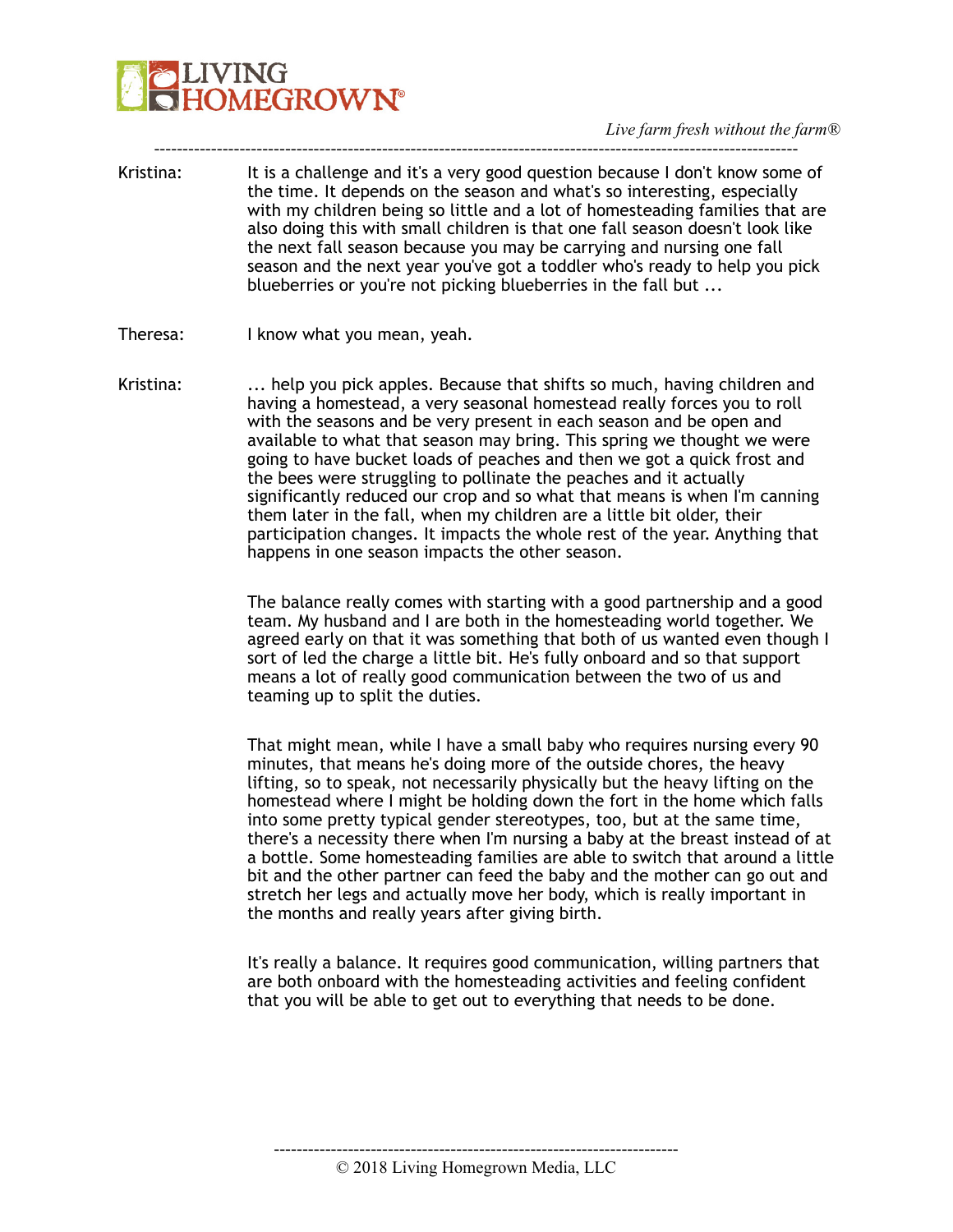

Theresa: Yeah. A partnership is so important and without that, it can be done but it's a lot bigger struggle. With that, there are struggles with homesteading. Here in the city, I don't have nearly the ups and downs because I have such a small piece of property but when you have larger piece of property like you do and you're having more animals to care for, I know that there's ups and downs with every season like you're talking about. Has there been anything that has really been the biggest surprise to you that was more difficult than you expected?

-----------------------------------------------------------------------------------------------------------------

- Kristina: I think this might be a little off topic but motherhood ended up being more difficult than I expected.
- Theresa: No, I get that. Yeah.
- Kristina: As far as homesteading goes, I think I expected the ups and downs. When you first get started with homesteading, it's easy to get excited about all of the new things that you can add, the new animals you bring on, the chicks, the baby bunnies, everything is young and fresh and new. I think it's easy to forget that there's a natural cycle to everything and for a while you're chugging along and just enjoying it. Your chicks are young. They grow into pullets. They're laying well. You maybe have some run-ins with a predator but nothing serious so there's a lot of acquisition in the beginning which feels really great and you build up momentum.

As your birds age, as your rabbits age, as you move through the season and see your honeybee hives come and go and die, which is natural unfortunately in this day and age of beekeeping, I think it's important to remember that that is part of the process and I think that really distinguishes the homesteaders that are in it for the long haul. Once you've reached those milestones and you've seen what it really means to be a homesteader, it takes you to a new level of this process and a true understanding of what this is all about.

- Theresa: Yeah. I think the routine of it can be very satisfying but I also love that there's always something ne to learn. It's not like you're going to wake up one day and go, "Well, I've learned it all ... "
- Kristina: Absolutely not.
- Theresa: " ... so I'm good now." Yeah. I'm a lifelong learner and I know my listeners are lifelong learners. That's why they listen to podcasts and read books and so I think that that, to me, is what makes homesteading so fun is there's always some new thing that you hear somebody, "Oh, they're making cider. I want to learn how to do that." That makes it good.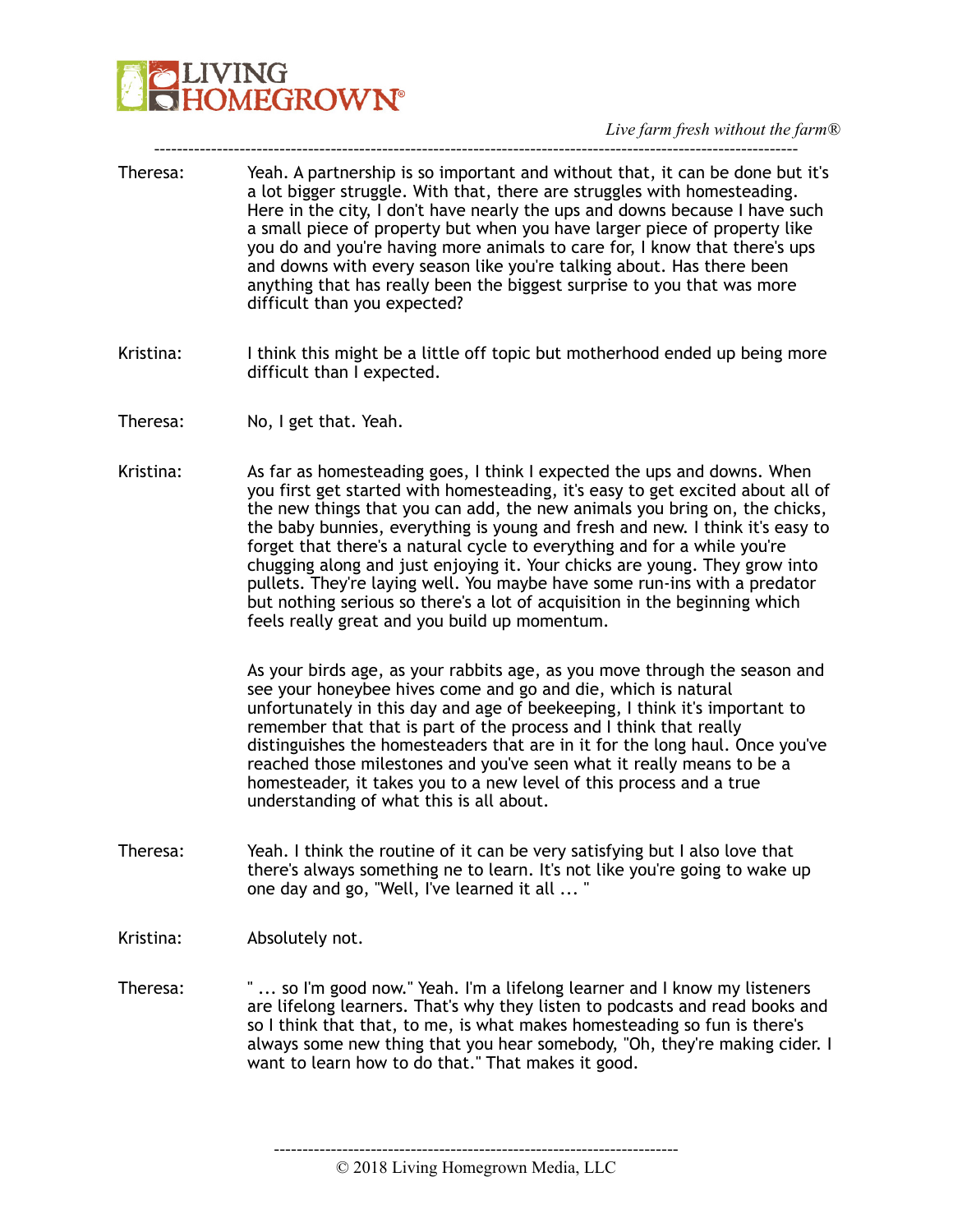# **DENANG**<br>**CHOMEGROWN**

*Live farm fresh without the farm®* 

| Kristina: | Yes and homesteading, it's so important to surround yourself with a<br>community of like-minded families and individuals and groups because early<br>on my husband and I thought we could do it all ourselves. We were striving<br>for 100% sustainability within our unit, within our home and our homestead<br>and it took a little longer maybe than most for us to realize that that's not<br>possible, nor is it the ideal because you can't possibly master all of these<br>skills on your own, even between two people. It's really important to have a<br>community where you can share the skills and everybody has their<br>expertise or their area or something even that they're drawn to. You might<br>not be drawn to everything. You might love to eat apple butter but not<br>really want to go through the process of making it. |
|-----------|---------------------------------------------------------------------------------------------------------------------------------------------------------------------------------------------------------------------------------------------------------------------------------------------------------------------------------------------------------------------------------------------------------------------------------------------------------------------------------------------------------------------------------------------------------------------------------------------------------------------------------------------------------------------------------------------------------------------------------------------------------------------------------------------------------------------------------------------------|
|           | It's nice to have other people, a community, even if it's a virtual<br>community, even if it's a community where you meet once a month and you<br>exchange recipes or exchange ideas or something like that, even if they're<br>not the people that live immediately near you, sharing that mindset and<br>that perspective is really important to really keeping you going and thriving<br>in homesteading.                                                                                                                                                                                                                                                                                                                                                                                                                                      |
| Theresa:  | I agree with you so much with that. Just even bouncing ideas of, hey, I'm<br>thinking of doing this and they're like, "OH, I tried that and I did it this<br>way," makes a huge difference.                                                                                                                                                                                                                                                                                                                                                                                                                                                                                                                                                                                                                                                       |
| Kristina: | Exactly.                                                                                                                                                                                                                                                                                                                                                                                                                                                                                                                                                                                                                                                                                                                                                                                                                                          |
| Theresa:  | Yeah. One of the things I want to back up on that you mentioned, you<br>mentioned your bees and I noticed when I was reading all your articles how<br>many bee articles you had and then from talking with you, I found out that<br>you also have a Facebook group. I think it's called the Humble Honeybee, is<br>that what it's-                                                                                                                                                                                                                                                                                                                                                                                                                                                                                                                |
| Kristina: | Yes. Correct.                                                                                                                                                                                                                                                                                                                                                                                                                                                                                                                                                                                                                                                                                                                                                                                                                                     |
| Theresa:  | Yeah. I love that name. I think that was cute.                                                                                                                                                                                                                                                                                                                                                                                                                                                                                                                                                                                                                                                                                                                                                                                                    |
| Kristina: | Thank you.                                                                                                                                                                                                                                                                                                                                                                                                                                                                                                                                                                                                                                                                                                                                                                                                                                        |
| Theresa:  | I wanted to talk about beekeeping for a minute. How did you get into<br>beekeeping?                                                                                                                                                                                                                                                                                                                                                                                                                                                                                                                                                                                                                                                                                                                                                               |
|           |                                                                                                                                                                                                                                                                                                                                                                                                                                                                                                                                                                                                                                                                                                                                                                                                                                                   |

© 2018 Living Homegrown Media, LLC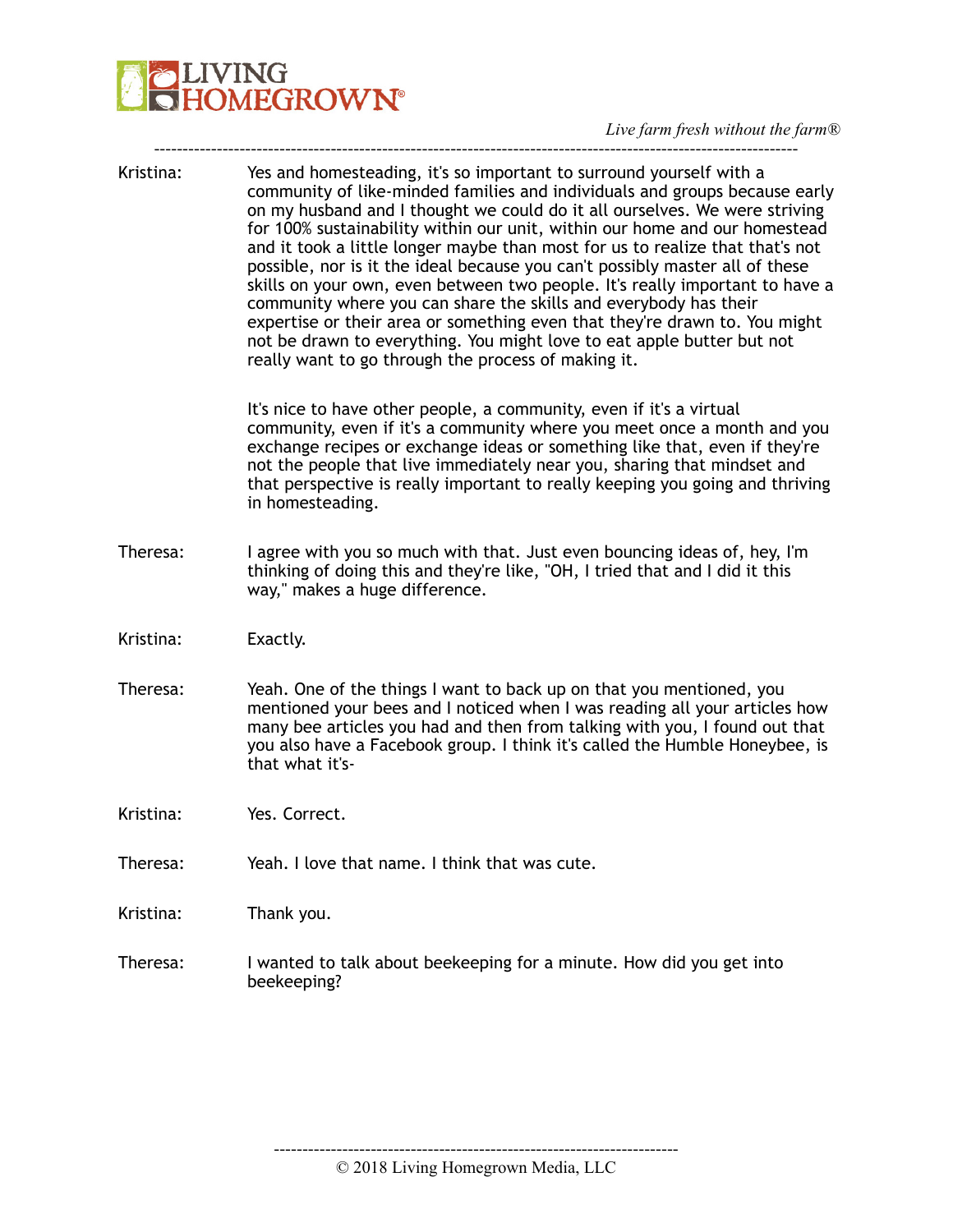*Live farm fresh without the farm®* 

Kristina: That's a good question, too. My husband has an autoimmune disorder that he was diagnosed with when he was quite young and it took a long time, many years of trial and error to find a diet that supported him and that he was able to feel good in and gain weight and feel healthy. What we learned along the way was that processed cane sugar, refined cane sugar was one of his major gastrointestinal triggers. It was a really powerful food in that it could really make the difference between him being able to eat and not. What we learned was that there are other sweeteners that are less processed and this is very early on in our journey. It's understood now that cane sugar is kind of pretty terrible, really terrible for you and that there are better alternatives and some people turn to stevia and agave and it's important to do what works best for you but we wanted a source of chemical-free organic honey that we knew was not processed, that it wasn't transferred overseas or didn't come from overseas, that it wasn't adulterated or cut with corn syrup.

-----------------------------------------------------------------------------------------------------------------

When it comes to food, it's really important to not just read labels but almost be a bit of a detective because there's so much adulteration that is happening to American foods that we really can't be too careful. This was an important thing that we wanted to take into our own hands and at the time I had a wonderful homesteading friend who encouraged me to get into bees and said that I would love it and she was absolutely right. That winter, after moving to North Carolina, we enrolled in a beekeeping class called Bee School and we joined the local-

- Theresa: That's a great name.
- Kristina: They call it Bee School around here. That's what it is. Is it for the bees or the people? We don't know. I think it's for both but we joined Bee School. We attended and, again, this is before we had kids so we had Tuesday evenings free and we joined the local beekeeping club through our local county extension office which is a resource that I recommend to a lot of people who are interested in keeping bees or especially gardening in their specific regions since beekeeping and gardening are both so very geographically specific. You could live 10 miles from your extension office and still have a completely different microclimate, which is going to affect how your bees live and thrive.

We decided to get into keeping bees and as we learned more about bees and honeybees and their struggles at the moment in our lifetime, we learned that we were going to be doing beekeeping more for them than for us ultimately and one hive would produce more than enough honey for us, even though we consume quite a bit of honey as a family. It really became apparent to us that we needed to keep bees both for the bees and for us. It was a mutually beneficial relationship for us to keep bees.

<sup>© 2018</sup> Living Homegrown Media, LLC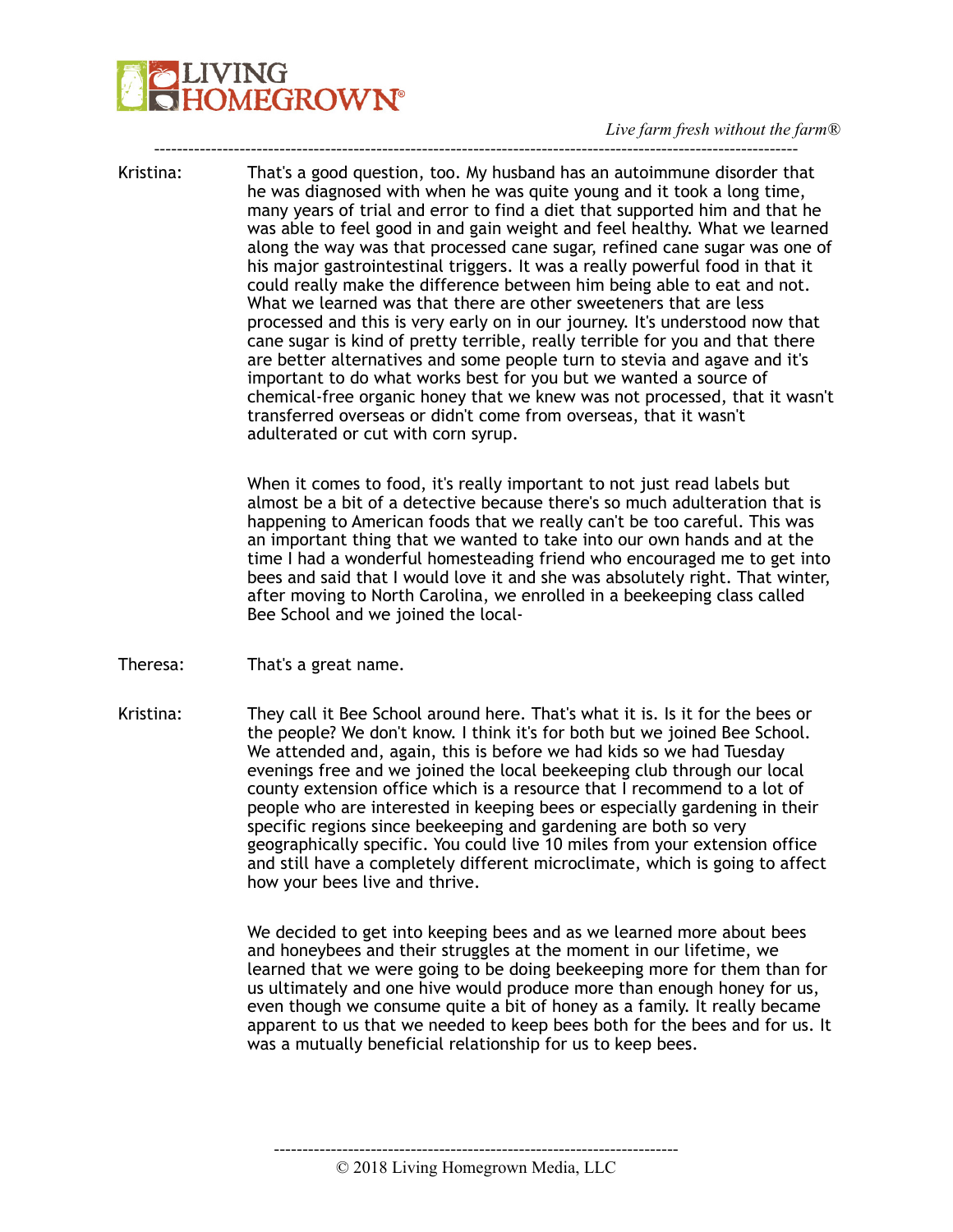Theresa: Wow. I love that. I love that you did that. It's something I've always been interested in. I find bees so absolutely fascinating and-

-----------------------------------------------------------------------------------------------------------------

- Kristina: Oh yeah.
- Theresa: Yeah. Before we started recording we were talking about your bees so I want you to tell everybody, because there are, like when we were talking about ups and downs, what happened with your bees recently?
- Kristina: Yes. It would seem like a small rookie mistake. We have lost bees to colony collapse disorder. We've lost bees to not having a queen, so the queen is really critical. She is the crux, the cornerstone of the hive. Without her the hive doesn't live longer than the lifespan of an individual bee. She is responsible for laying all of the eggs and rearing the new generation. In the middle of the summer, a honeybee lives maybe only four to six weeks because she is working so hard collecting nectar and pollen, resin and water for the hive that she literally works herself to death. That's how honeybees, that's how their cycle goes.

We usually go into the winter with a couple of hives of bees at least and this year we had a small hive beetle infestation after a particularly wet and rainy chunk of time and they got the better of the bees and the bees absconded, which means they left the hive. Because we live on the edge of a national forest, they have amply opportunities for finding new homes but it doesn't necessarily mean that they would survive the winter so it was a bit of a loss for us this fall and that's just the reality of homesteading and keeping bees.

In the beginning of keeping bees, I had a mentor who was phenomenal and we were inspecting a hive together and he asked me to do something and I was being very careful not to crush a bee and he looked at me and he said, "Kristina, you're going to crush bees," and I said, "No, I'm never going to crush a bee. I can't imagine moving and squishing one with my arm or moving a super and accidentally squishing a bee," and it happens. It does happen. There are losses and sometimes there are losses because a bee stings you because you might have done something that they weren't happy with. Usually when a bee stings you, they're letting you know something and it's usually your fault if a bee stings you. It's not their fault. They're doing exactly what they should be doing which is defending their hive and their brood.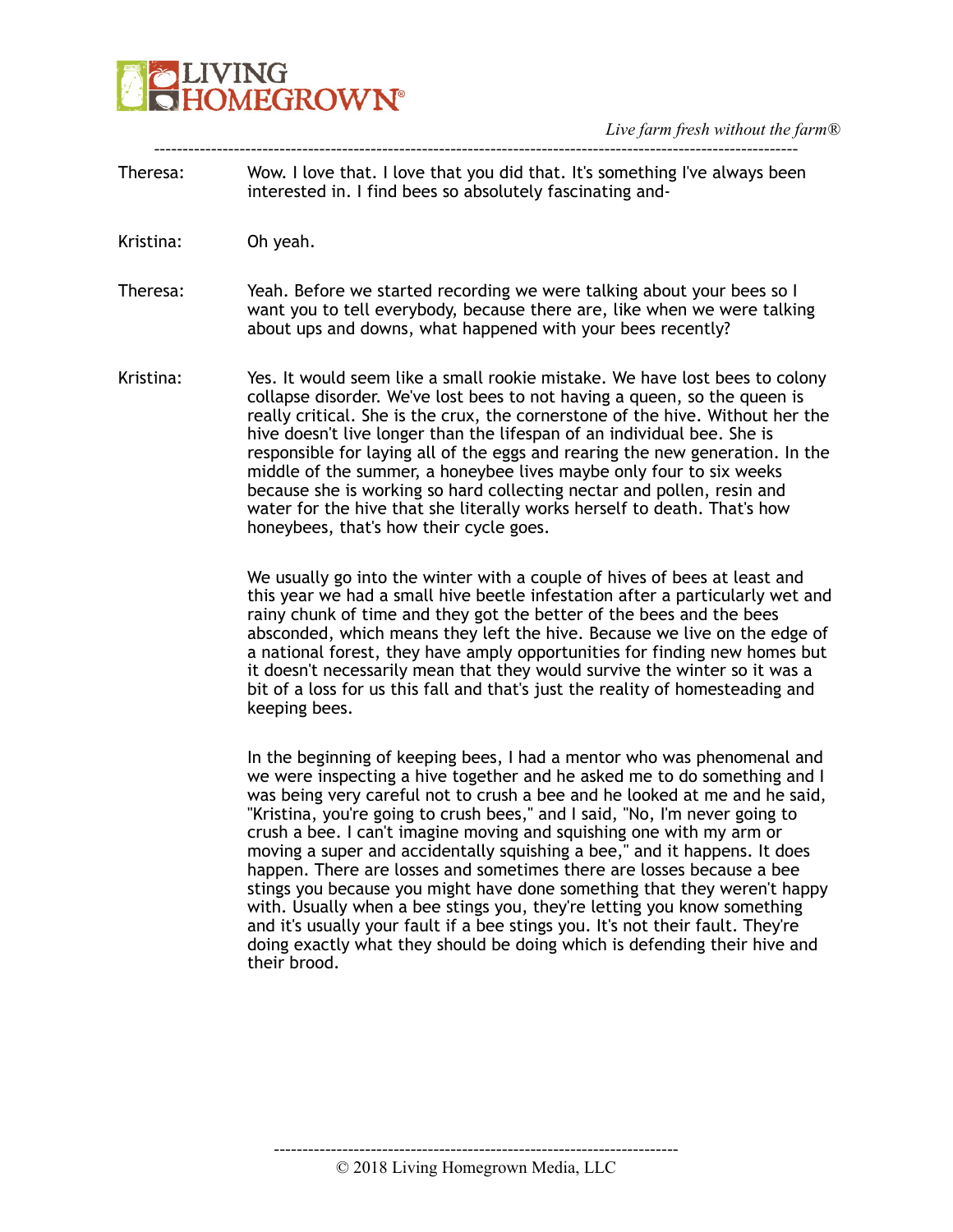

What I learned was that was a small moment of learning that death is an inevitable part of homesteading but also to remember that the bees are a really wonderful example of a whole collective unit that any one given bee, she's not taking her role individually. She is working on behalf of a greater entity and there are some beekeepers that may name their hives and you think, "Oh, that's silly. It's just a box with 60,000 bees inside," but a hive, an entire colony will have its own personality. Those bees collectively make a personality and so while it's important to respect every individual life, and the are many of them in a honeybee hive, it's also important to remember that there's a collective, that they are all working together and to respect them as a whole as well.

- Theresa: Yeah. Wow. You've said so much there that I'd love to dive into but-
- Kristina: I hope that's okay.
- Theresa: Yeah, no, no. It's totally okay. I love it. I'm really fascinated by bees for all the reasons that you just mentioned and the fact that life and death happen on a homestead I think is very important reason why so many of us want to be connected to our food. It's not just a package or a jar that's in a store. We know where it came from and what's in it and what's not in it and ...

-----------------------------------------------------------------------------------------------------------------

- Kristina: Absolutely.
- Theresa: ... that's so, so important.
- Kristina: It is.
- Theresa: Now that you don't have your bees, are you just planning on starting up again in the springtime?
- Kristina: Yes, we'll start up again in the spring. It gets easier every year that we have a setback because now we just understand that that's part of it. We will probably start with a nucleus colony, which is called a nuke for short. It's a small colony of about 10,000 bees that have an established queen. She's laying eggs. They have brood in various stages so that when you get your nucleus colony, it's just a mini colony of bees and then you install them into your wooden ware and you give them some time to get started.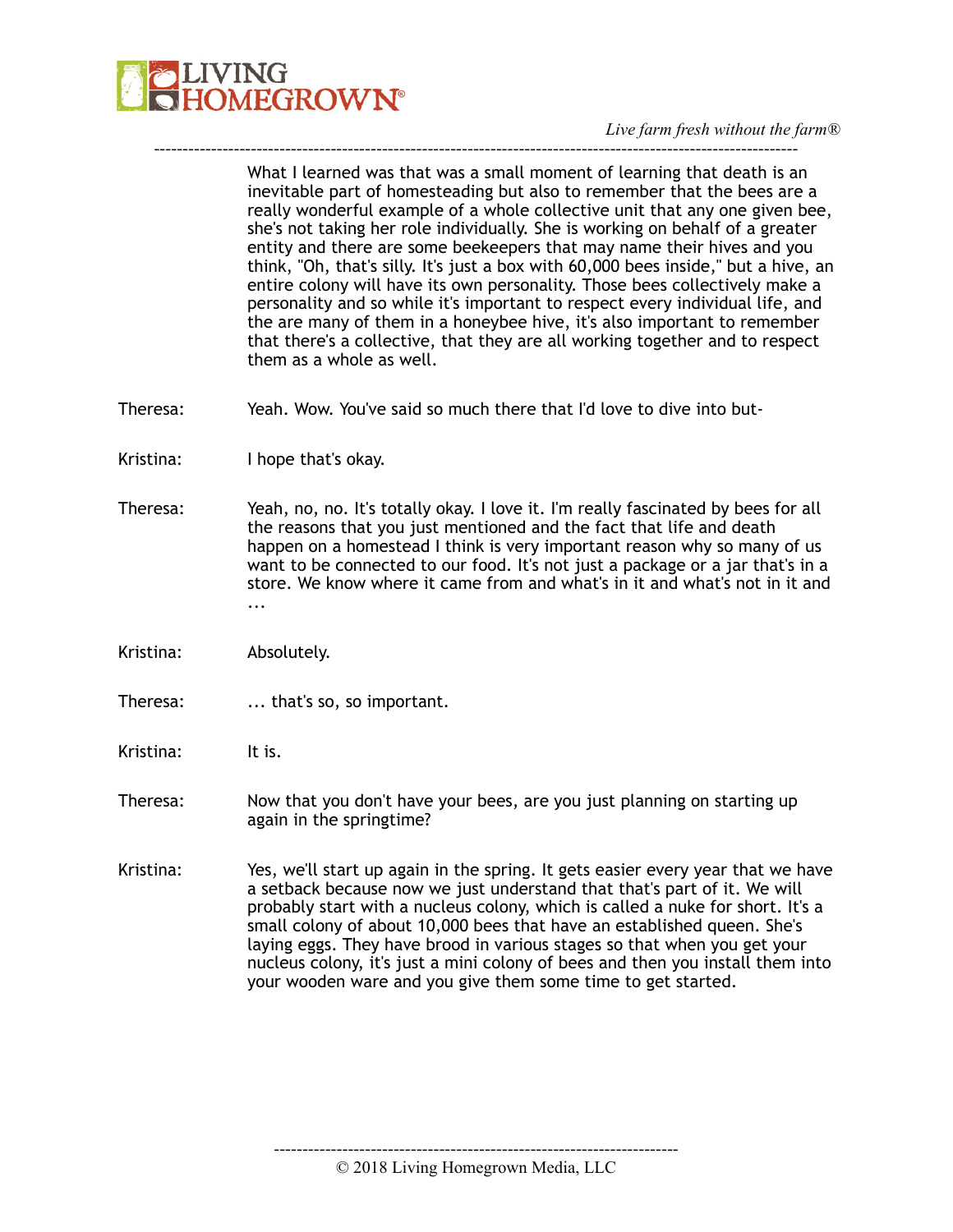

With new bees in the spring, whether it's a package of bees which is just the live bees and their queen, no brood or comb, no wax or honey or anything, no matter you start with, if you're starting with a new hive you're probably not going to get honey that year. You just understand that you're working about 18 months out. You're looking at the bigger picture and so we'll start again in the spring and every failure is an opportunity to learn from your mistakes. We will watch out for rainy weather. We'll take the small hive beetle a little more seriously and we'll persist. That's what you do.

Theresa: Yep. Absolutely, that's what you do and you love what you're saying that you're always looking at the bigger picture. I think that's true with so much of what we do. One of the things I wanted to ask you, since you have your group and I know you have so many new beekeepers coming into your Facebook group and to reading some of the articles that you're writing, what would you recommend if someone's listening to this and they're thinking, "I think I want to get into beekeeping," where would you send them to start?

-----------------------------------------------------------------------------------------------------------------

- Kristina: That's a great question. I'm not quite a millennial. I'm 34 and so I think I fall in the zennial generation but I prefer to hold a paper book. I like to read books before I go to sleep. I like to read books on the couch. I like to not have a screen in front of me and what I've found with beekeeping information, in fact, is that a lot of what you're seeing online is opinion. Sometimes even the articles I post in the Humble Honeybee are opinion and I ask for others' opinions and we create a community by having a discussion about potentially contentious issues such as the flow hive. I'm not sure if you saw about that a couple years ago.
- Theresa: Oh yeah. Yes, I did. Yeah.
- Kristina: There was a buzz about that and so it's really important to have a community and have those discussions but when you're a brand new beekeeper, when you're a new bee, as we like to call because we're all bee nerds, I think it's really important to get started with some good books. I love Kim Flottum's books. Let me see if I can pull up one of the books. Kim Flottum's "The Backyard Beekeeper". He has a couple of editions now. I've interviewed him for several of my beekeeping columns over the years back when they were in print and I think he's got some really good solid advice for beginners who are really just getting started. There are so many beekeeping books now.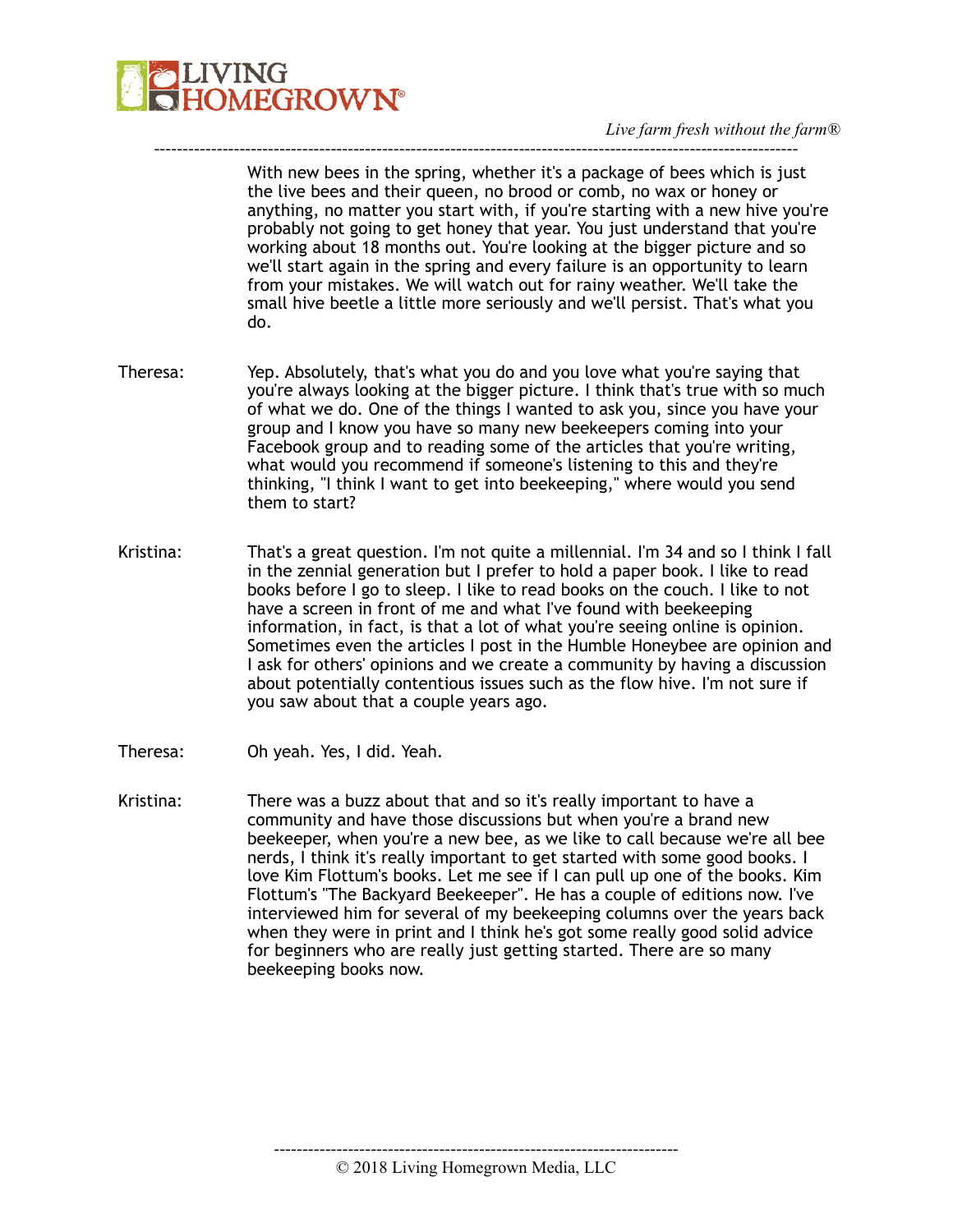

Another book that I love is by Ross Conrad, basically anything by Ross Conrad. He's an organic and natural beekeeper. His book "Natural Beekeeping: Organic Approaches to Modern Apiculture" is really wonderful. That might be the second book I recommend a beekeeper read just because he talks about some techniques that might require a little bit of knowledge to understand what he's saying.

-----------------------------------------------------------------------------------------------------------------

After reading some books and getting your feet wet and seeing if this is the direction you want to go, I would recommend reaching out to your local county extension office and seeing if there are any beekeeping clubs in your area. Back when we started in 2009, I think we went through Meetup.com. Facebook, again, Instagram. There are many social media platforms where you can find like-minded and fellow beekeepers in your area. Then you might want to reach out to some of those people, see if you can call them up on the phone or email them and talk to them and see what beekeeping is like in your area.

Something that is maybe unconventional advice that other people might not think about is to consult your doctor and visit your allergist before committing and putting down any money towards beekeeping. If you've ever been stung by a honeybee, you might know if you're allergic or not. When I got started, I didn't know if I was allergic or not to honeybees because I had never been stung by one. Honeybee venom is different from wasp or yellow jacket venom so you may be allergic to one but not the other. That's really important to discuss with your doctor and your allergist. There are some ways to keep bees if you're allergic but that's, again, an individual decision. I would recommend covering all your bases there before you buy any bees or equipment. I think that's a wonderful place to start, reading books, learning from other beekeepers, talking to other beekeepers.

Theresa: I think that's a great place to start but I really like the idea of getting checked with an allergist. That's super important and something people probably don't normally think to do but it would be really horrible if you found out after you've invested all this time and money and you don't want anything bad to happen with the bees. You'd have to find a home for the bees if you've started this and then discover that you're horrible allergic. That would not be fun.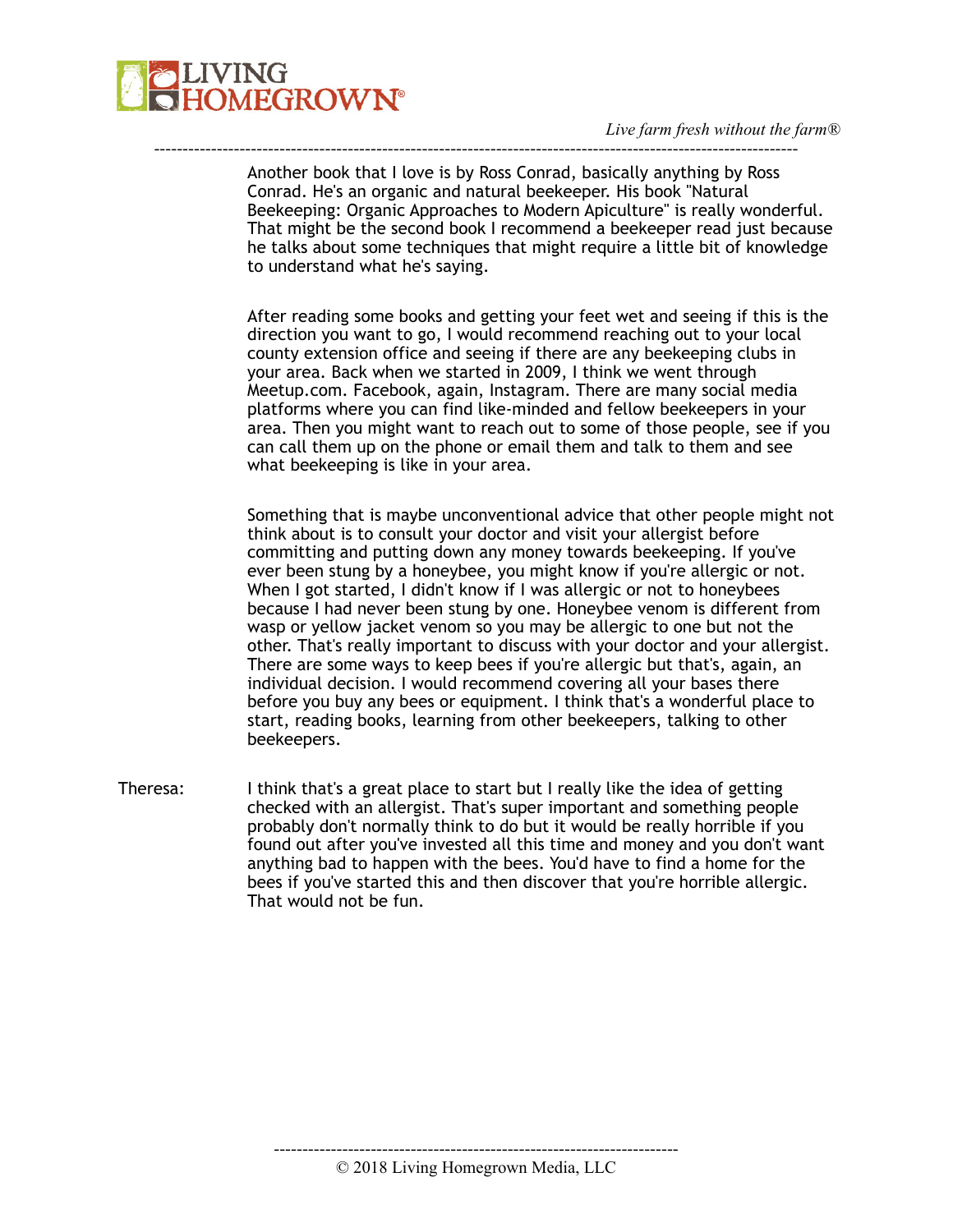# **DENANG**<br>**CHOMEGROWN**

*Live farm fresh without the farm®* 

| Kristina: | It should be said that having a honeybee hive in close proximity to a home<br>doesn't necessarily increase your chances of getting stung. Some people are<br>concerned about their neighbors who may balk at the idea of having a<br>honeybee hive nextdoor. Honeybees will not be anymore aggressive with<br>close proximity. It's all about how they're managed and handled. On that<br>note, you also might want to consult with your neighbors, especially if you<br>live in a home owner's association and there are regulations where you live.<br>You'll have to consult your association to make sure that they allow keeping<br>bees. |
|-----------|------------------------------------------------------------------------------------------------------------------------------------------------------------------------------------------------------------------------------------------------------------------------------------------------------------------------------------------------------------------------------------------------------------------------------------------------------------------------------------------------------------------------------------------------------------------------------------------------------------------------------------------------|
| Theresa:  | Yes, absolutely it's just like with chickens. You kind of have to check what<br>your individual regulations are. I know in my town, you are allowed to have<br>bees but you have to get certified and licensed by the fire department.                                                                                                                                                                                                                                                                                                                                                                                                         |
| Kristina: | Oh, wow.                                                                                                                                                                                                                                                                                                                                                                                                                                                                                                                                                                                                                                       |
| Theresa:  | Yeah, the fire marshal comes out and makes sure that where you want to<br>place it, so it's not crossing the sidewalk to get to its water source.                                                                                                                                                                                                                                                                                                                                                                                                                                                                                              |
| Kristina: | Interesting.                                                                                                                                                                                                                                                                                                                                                                                                                                                                                                                                                                                                                                   |
| Theresa:  | Yeah, I thought that was interesting, too. I was like, "Really?"                                                                                                                                                                                                                                                                                                                                                                                                                                                                                                                                                                               |
| Kristina: | That's very thorough.                                                                                                                                                                                                                                                                                                                                                                                                                                                                                                                                                                                                                          |
| Theresa:  | Yeah.                                                                                                                                                                                                                                                                                                                                                                                                                                                                                                                                                                                                                                          |
| Kristina: | Yeah.                                                                                                                                                                                                                                                                                                                                                                                                                                                                                                                                                                                                                                          |
| Theresa:  | I thought that was good. At least they don't say, "No, you can't have them."<br>They just want to kind of check you out before you start bringing them in.                                                                                                                                                                                                                                                                                                                                                                                                                                                                                     |
| Kristina: | That's wonderful.                                                                                                                                                                                                                                                                                                                                                                                                                                                                                                                                                                                                                              |
| Theresa:  | Yeah, which is-                                                                                                                                                                                                                                                                                                                                                                                                                                                                                                                                                                                                                                |
| Kristina: | That's great                                                                                                                                                                                                                                                                                                                                                                                                                                                                                                                                                                                                                                   |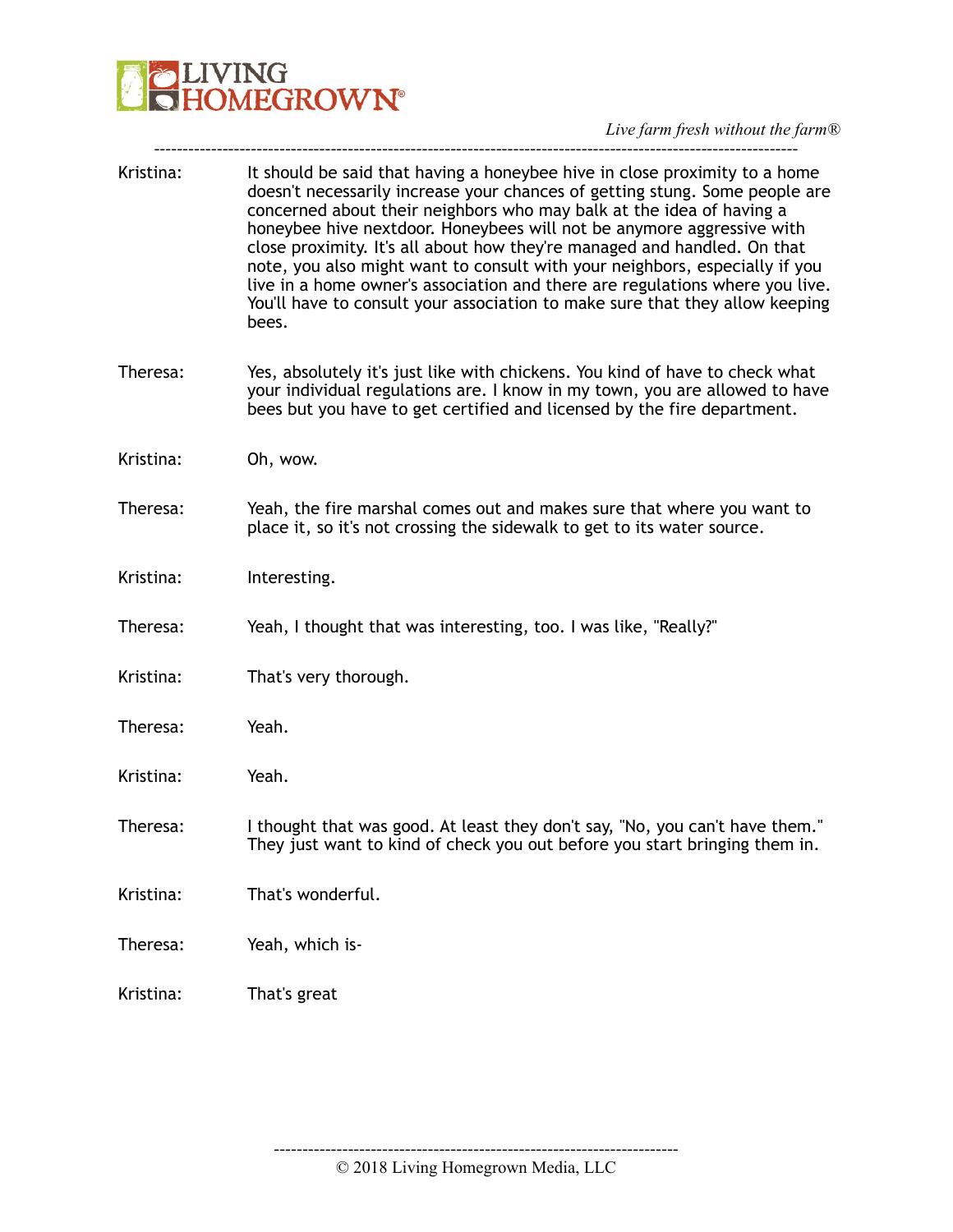

Theresa: Yeah, I think that's good and I think that's totally fair and then that way the neighbors can not be worried about it. Yeah. Kristina, I really want to thank you for coming on and sharing so much information about what you're doing and how you're doing it. I really appreciate it.

-----------------------------------------------------------------------------------------------------------------

- Kristina: Of course.
- Theresa: I think that so many people kind of wonder how big they can get and really with homesteading, you kind of just grow into it and that's definitely what you've done so thank you for coming on and sharing all your information today.
- Kristina: Oh, Theresa, thank you so much. This was a lot of fun. Thank you.
- Theresa: I hope you enjoyed that interview with Kristina Mercedes Urquhart, the author of "The Suburban Chicken". As always, I will have in the show notes for this episode everything that we talk about, the books that Kristina recommends, links to some of her articles and I will also link to some of the information I have on my website on backyard beekeeping. I'm also going to link to an article that she just wrote recently that's all about proper honey storage. I thought it was really, really goods so I will link to that in the show notes as well.

To get to the show notes, just go to LivingHomegrown.com/135. I hope you enjoyed that interview with Kristina. I know I did and I'm definitely going to be adding some more homesteaders sprinkled throughout our podcast lineup as we go forward. Until next time, just try to live a little more local, seasonal and homegrown. Take care.

- Announcer: That's all for this episode of the "Living Homegrown" podcast. Visit LivingHomegrown.com to download Theresa's free canning resource guide and find more tips on how to live farm fresh without the farm. Be sure to join Theresa Loe next time on the "Living Homegrown" podcast.
- Theresa: Yeah, thank you for doing this. I really appreciate it because I know it was a little tricky. We had to finagle the husband to take care of the girls.
- Kristina: Absolutely. It's always about finagling the husband.

Theresa: Yeah.

Kristina: Just kidding.